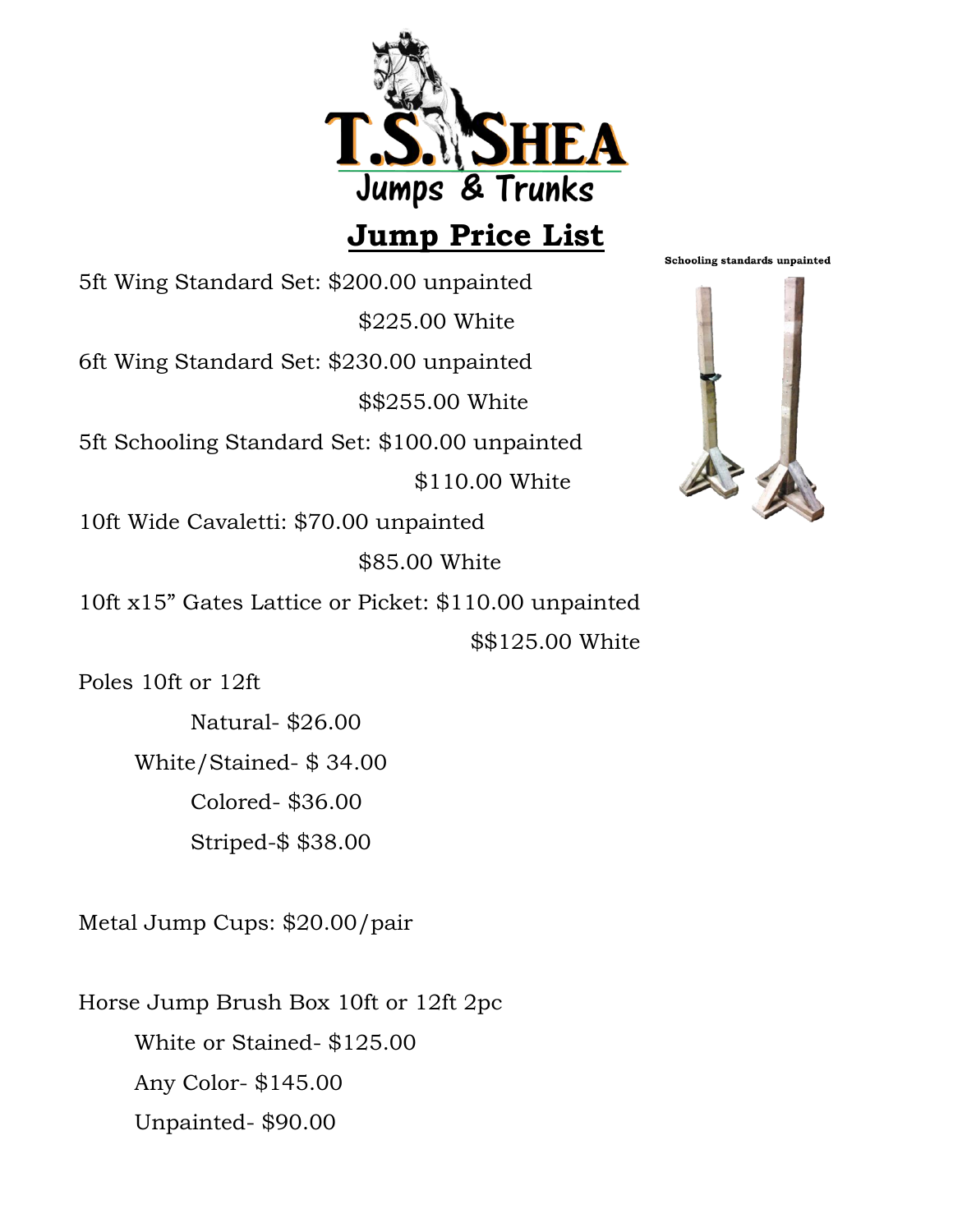

8ft Flower Boxes

Unpainted- \$60.00 White/Stained- \$70.00 Horse Jump Roll Tops 2pc Any Color- \$475.00 Horse Jump Planks 10ft or 12ft (12" height) 10ft painted any color- \$75.00 Unpainted- \$65.00 12ft painted any color- \$ \$85.00 Unpainted- \$75.00

Jump Packages

Beginner jump package includes:

5ft Wing Standard (2 pairs) - white

5ft Schooling Standards (3 pairs) –white

10ft poles (15) - white

8' flower boxes (2)-White

10ft brush box (1) - White

10ft gate Lattice or picket (1) - White

Jumps Cups (15) - Black

Beginner package painted- \$1740.00

Beginner package unpainted- \$1440.00

*Each person who purchases a jump package will receive a \$50 gift certificate*